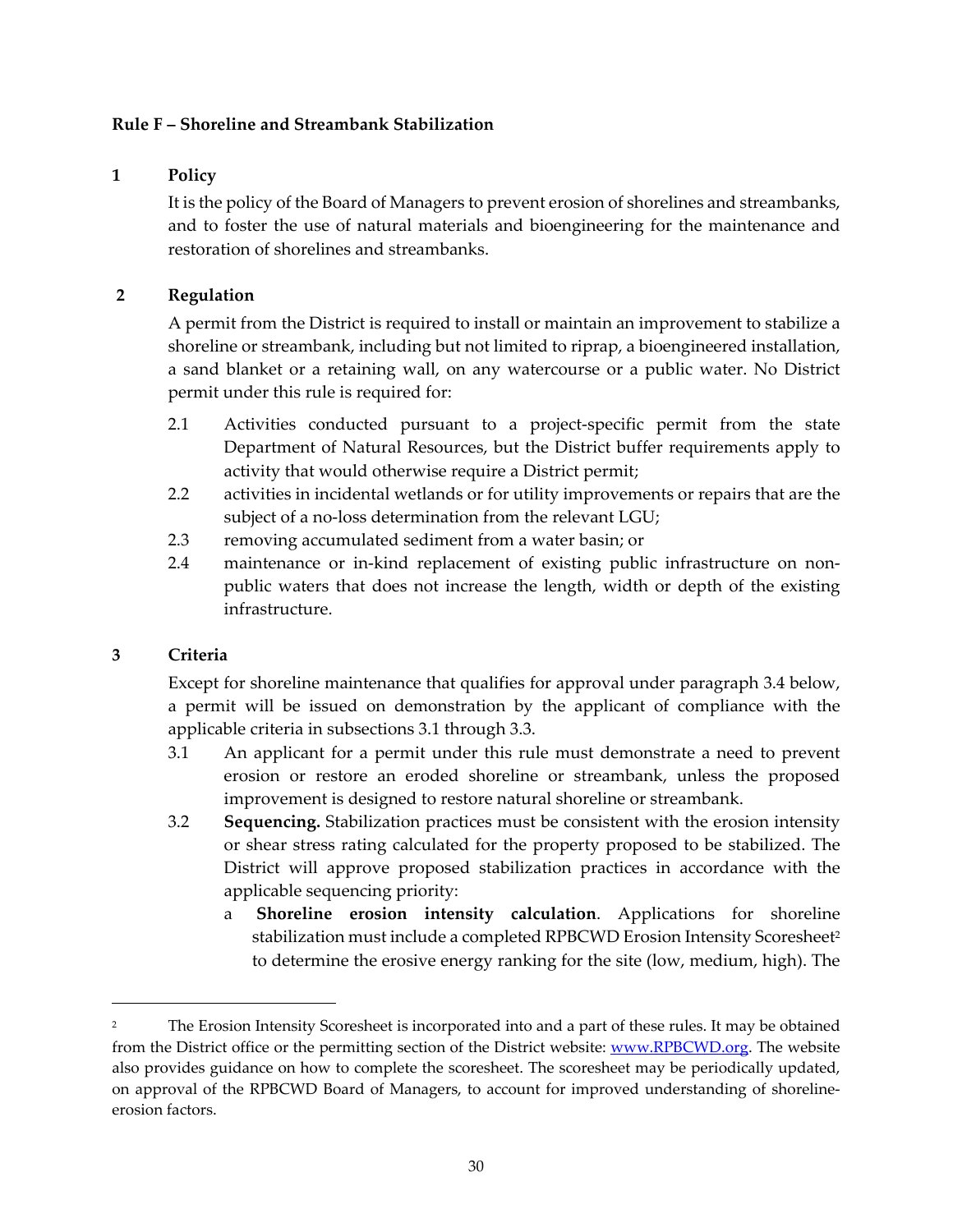proposed shoreline stabilization practice must be consistent with the shoreline erosion energy rating calculated.

- i Low‐energy site means a site where the erosion intensity score is 47 or less. Low energy shorelines may be stabilized using bioengineering stabilization practices.
- ii Medium‐energy site means a site where the erosion intensity score is 48 to 67. Medium energy shorelines may be stabilized using a combination bioengineering and vegetated riprap stabilization practices.
- iii High energy site means a site where the erosion intensity score is greater than 67. High energy sites may be stabilized with riprap and vegetated riprap practices.
- b **Streambank shear stress calculation.** Applications for streambank stabilization must include a shear stress calculation for the site.<sup>3</sup> The proposed streambank stabilization practice must be consistent with the shear stress calculated.
	- i Low energy streambanks are those where the shear stress calculated is less than or equal to 2.5 pounds per square foot and may be stabilized using bioengineering practices.
	- ii Medium energy streambanks are those where the shear stress calculated is between 2.5 and 5 pounds per square foot and may be stabilized using a combination of riprap and bioengineering.
	- iii High energy streambanks are those where the shear stress calculated is greater than 5 pounds per square foot and may be stabilized using riprap and vegetated riprap.
- **c Design flexibility.** The District may approve alternative stabilization techniques if the applicant provides sufficient evidence from an engineer registered in Minnesota to demonstrate that the proposed stabilization practice represents the minimal‐impact solution with respect to all other reasonable alternatives. A detailed alternatives analysis must be provided.

# 3.3 **Design criteria.**

## **a Vegetative, bioengineered and hard‐armored stabilization.**

- i Live plantings must be native aquatic vegetation and/or native upland plants.
- ii The finished, stabilized slope of any shoreline or streambank will not be steeper than 3:1 (horizontal to vertical) waterward of the OHW except where necessary:
	- (a) to match existing slopes and certified by registered professional

<sup>3</sup> Shear stress must be calculated in a manner consistent with the Natural Resources Conservation Service's National Engineering Handbook (including Technical Supplement 14I: Streambank Soil Bioengineering); Stability Thresholds for Stream Restoration Materials published by the U.S. Army Corps of Engineers; NRCS Engineering Field Handbook Streambank and Shoreline Protection (Chapter 16); or Wisconsin Supplement Engineering Field Handbook Chapter 16 Streambank and Shoreline Protection. The RPBCWD website – www.rpbcwd.org – provides guidance on how to calculate shear stress.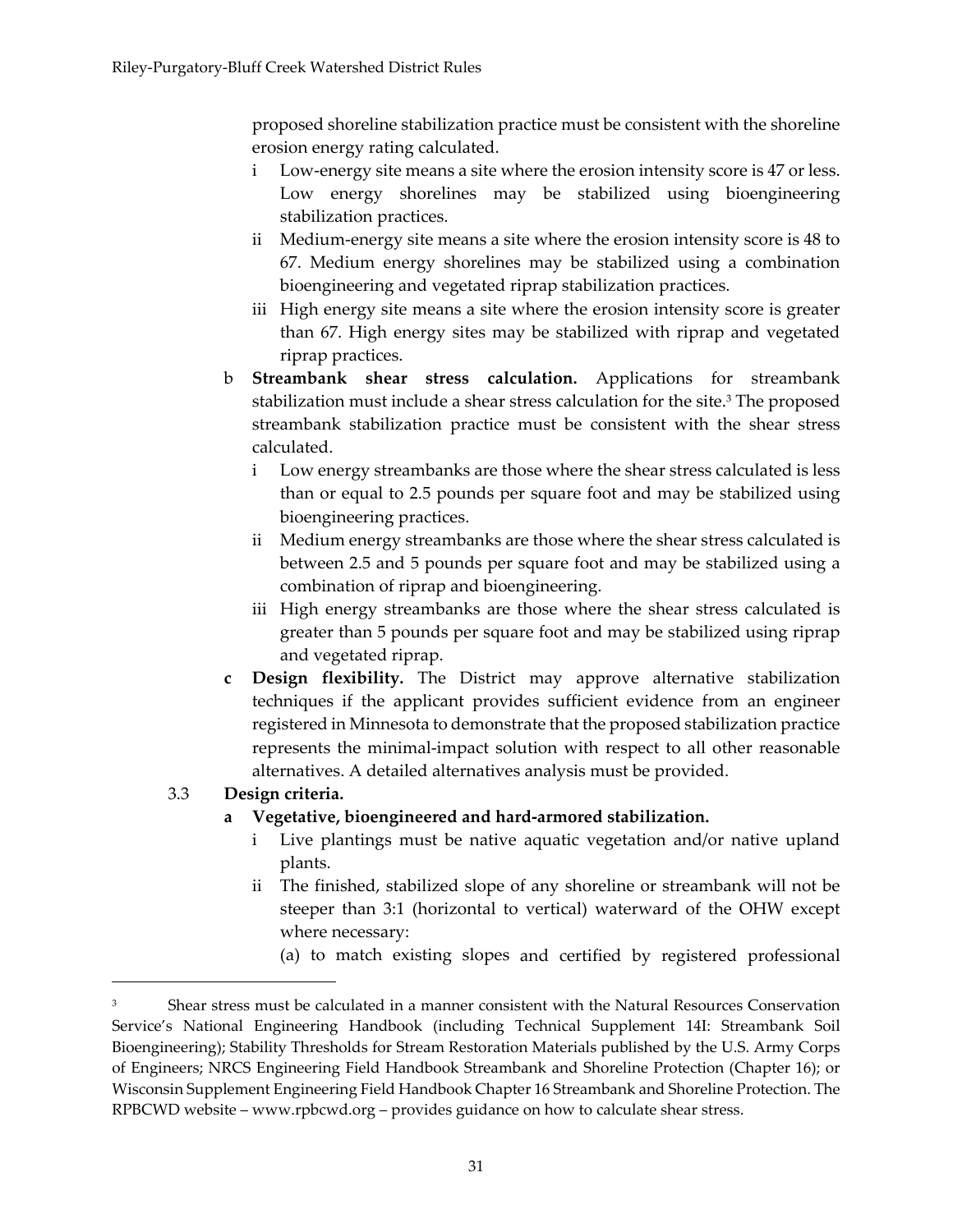engineer for continued slope stability, or;

- (b) for bridges, culverts and other structures regulated under Rule G Waterbody Crossings and Structures.
- iii Horizontal encroachment from a shoreline or streambank will be the minimal amount necessary to permanently stabilize the shoreline or streambank and will not unduly interfere with water flow or navigation. No riprap or filter material may be placed more than 6 feet waterward of the OHW. Streambank riprap may not reduce the cross‐sectional area of the channel or result in a stage increase at or upstream of the installation.
- iv The design of any shoreline or streambank erosion protection will reflect the engineering properties of the underlying soils and any soil corrections or reinforcements necessary. The design will conform to engineering principles for dispersion of wave energy and resistance to deformation from ice pressures and movement, considering prevailing winds, fetch and other factors that induce wave energy.
- b **Riprap**
	- i Riprap to be used in shoreline or streambank erosion protection must be sized appropriately in relation to the erosion potential of the wave or current action of the particular waterbody, but in no case will the riprap rock average less than six inches in diameter or more than 30 inches in diameter. Riprap will be durable, natural stone and of a gradation that will result in a stable slope. Stone, granular filter and geotextile material will conform to standard Minnesota Department of Transportation specifications, except that neither limestone nor dolomite will be used for shoreline or streambank riprap, but may be used at stormwater outfalls. All materials used must be free from organic material, soil, clay, debris, trash or any other material that may cause siltation or pollution.
	- ii Riprap must be placed to conform to the natural alignment of the shoreline or streambank.
	- iii A transitional layer consisting of graded gravel, at least six inches deep, and an appropriate geotextile filter fabric will be placed between the existing shoreline or streambank and any riprap. The thickness of riprap layers should be at least 1.25 times the maximum stone diameter. Toe boulders, if used, must be at least 50 percent buried.
	- iv Riprap must not cover emergent vegetation, unless authorized by a Department of Natural Resources permit.
	- v Riprap must not extend higher than the top of bank or two feet above the 100‐year high water elevation, whichever is lower.
	- vi Placement of riprap for cosmetic purposes alone is prohibited.
- c **Retaining walls.** Retaining walls extending below the OHW of a waterbody are prohibited, except where:
	- there is a demonstrable need for a retaining wall in a public improvement project, and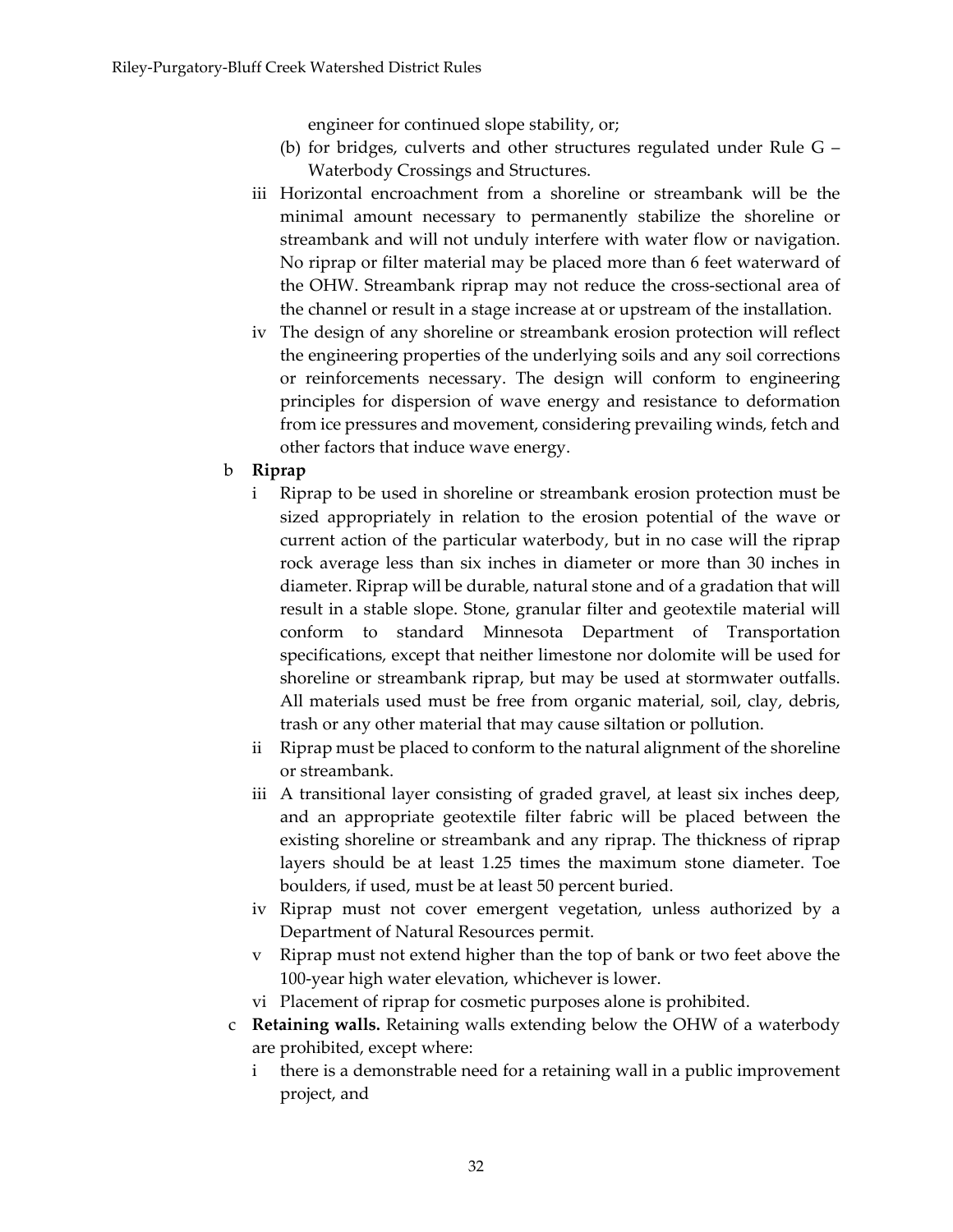- ii the design of the retaining wall has been certified by a registered engineer.
- d **Sand blankets**. The following standards apply to sand blanketing:
	- i The sand or gravel used must be clean prior to being spread. The sand must contain no toxins or heavy metals and must contain no weed infestations such as, but not limited to, water hyacinth, alligator weed, and Eurasian watermilfoil, or animal infestations such as, but not limited to, zebra mussels or their larva.
	- ii The sand layer must not exceed six inches in thickness, 50 feet in width along the shoreline, or one‐half the width of the lot, whichever is less, and may not extend more than 10 feet waterward of the ordinary high water level.
	- iii Only one installation of sand or gravel to the same location may be made during a four‐year period. After the four years have passed since the last blanketing, the location may receive another sand blanket. No more than two applications may be made at an individual project site.

*Public beaches.* Beaches operated by public entities and available to the public must be maintained in a manner that represents the minimal impact to the environment, relative to other reasonable alternatives, but otherwise are exempt from the criteria in paragraphs (b) and (c) of this section.

- e In installing or maintaining any shoreline or streambank stabilization, the potential transfer of aquatic invasive species (e.g., zebra mussels, Eurasian watermilfoil, etc.) must be minimized to the maximum extent possible.
- 3.4 **Maintenance**. The District will issue a permit for maintenance of an existing shoreline stabilization in its established form if the stabilization was installed before February 1, 2015, or after that date in compliance with a duly issued District permit on submission by the applicant of plans documenting that the maintenance work will not increase the length of the stabilization along the shoreline and will comply with all applicable criteria of subsection 3.3.

## **4 Required information and exhibits.**

The following exhibits will accompany the permit application:

- 4.1 One 11 inch-by-17 inch plan set, and electronic files in a format acceptable to the District, as well as a plan set 22 inches by 34 inches if requested by the District.
- 4.2 A site plan, including:
	- a Documentation, including at a minimum, photographs, of existing erosion or the potential for erosion;
	- b a survey locating the existing OHW level, existing shoreline/streambank, floodplain elevation and location of property lines;
	- c elevation contours of the upland within 15 feet of the OHW level and referenced to accepted datum; and
	- d plan view of locations and lineal footage of any proposed riprap.

The plan must show the location of an upland baseline parallel to the shoreline with stationing. The baseline will be staked in the field by the applicant and